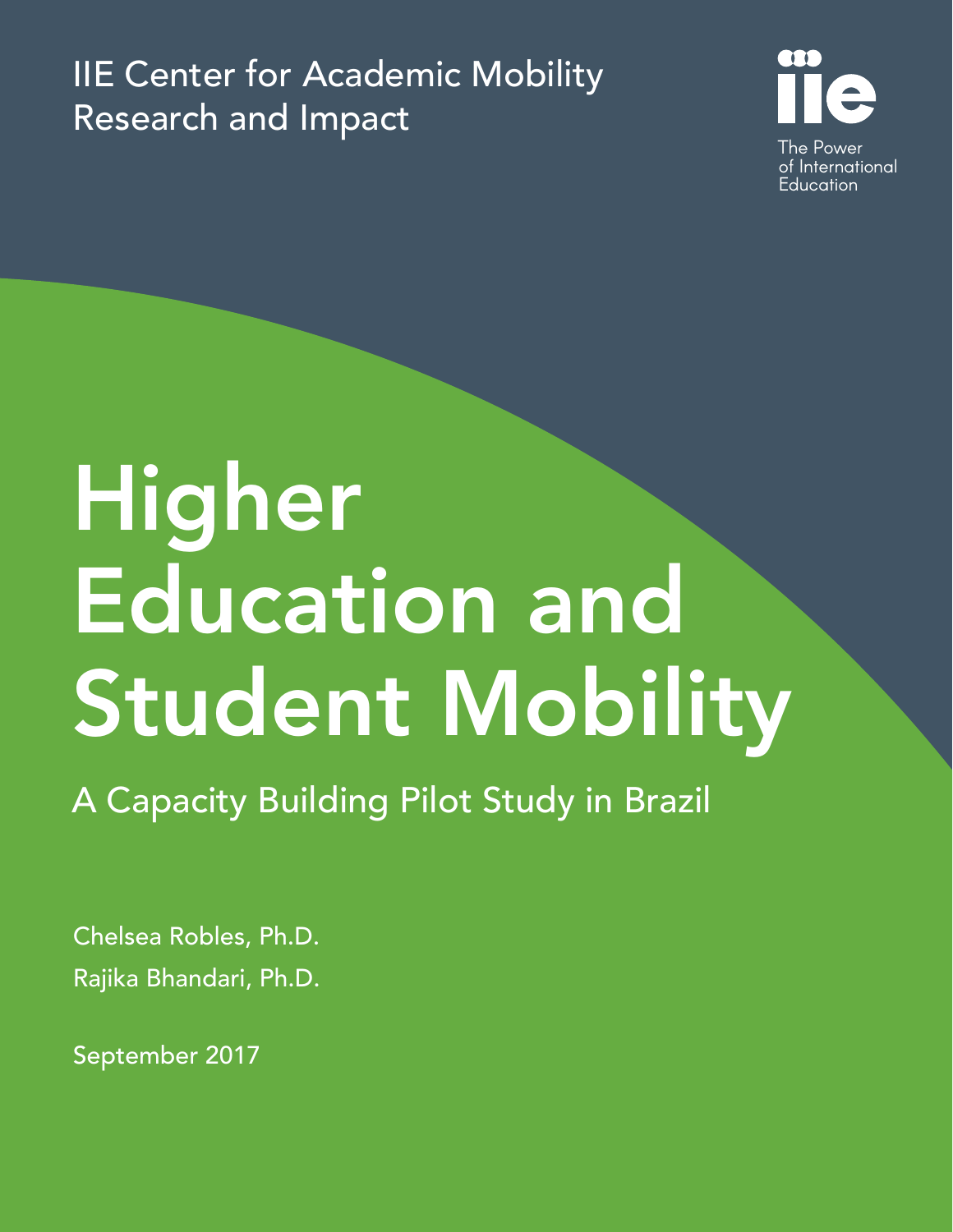# Contents

| Institutional Indicators of Internationalization Across Brazilian Higher Education Institutions 11 |
|----------------------------------------------------------------------------------------------------|
|                                                                                                    |
| Language Policy, English-medium Instruction, Virtual Learning, and Dual Degrees  11                |
|                                                                                                    |
|                                                                                                    |
|                                                                                                    |
|                                                                                                    |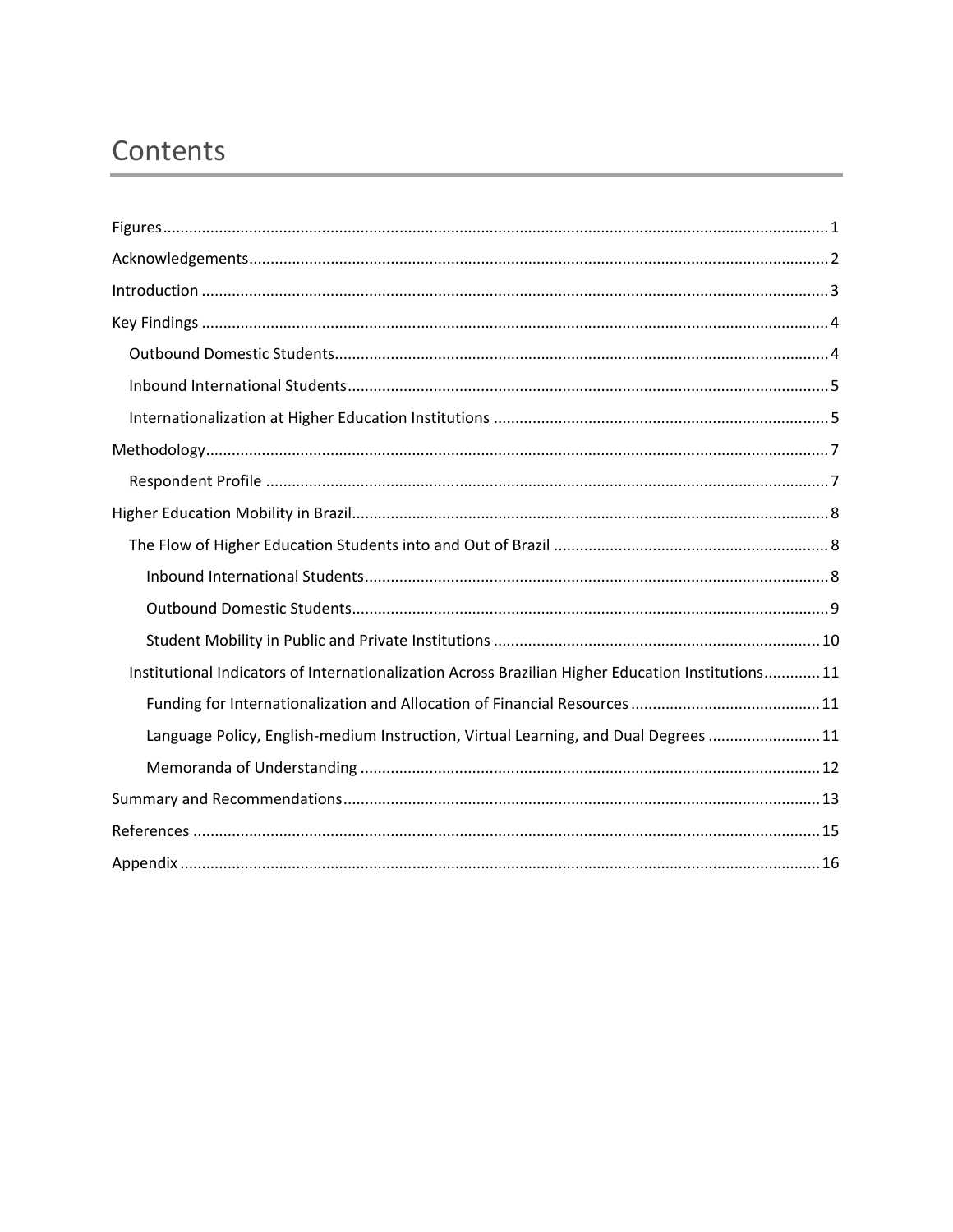# Figures

| Figure 4. Inbound and Outbound Populations by Public and Private University Types 10 |  |
|--------------------------------------------------------------------------------------|--|
|                                                                                      |  |
| Figure 6. Total Number of Agreements and Percentage Active by Institution Type 12    |  |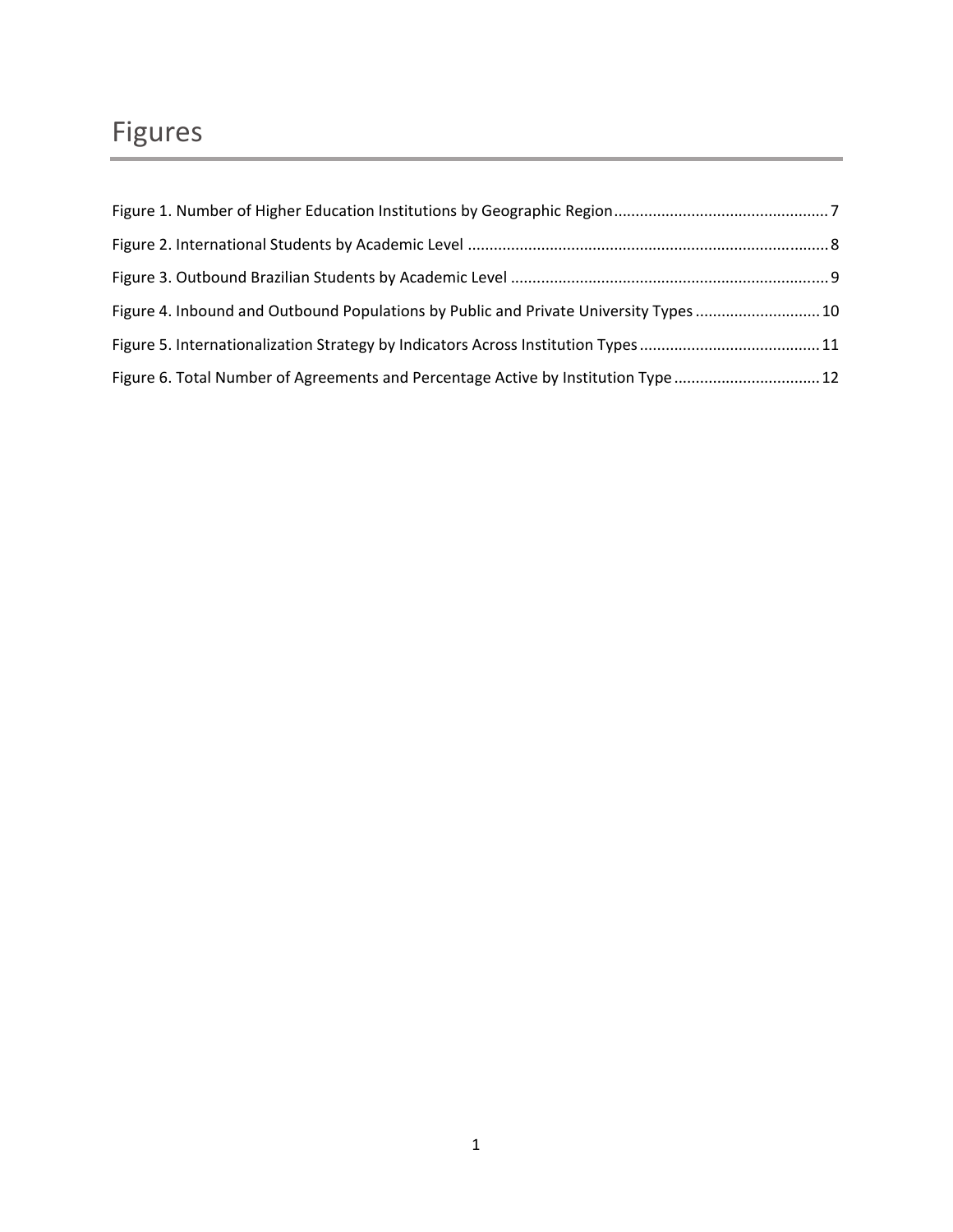## Acknowledgements

We would like to thank and acknowledge the following individuals: Steve Nerlich of the Australia Government Department of Education and Nic Jonsson of the Australian Embassy, Brasilia, for supporting this study; Adi Balbinot Junior, Cyntia Sandes Oliviera, and Carolina Andréa Nodari of the Brazilian Federal Agency for Support and Evaluation of Graduate Education (CAPES), Renée Zicman and Carlos Vergani of the Brazilian Association for International Education (FAUBAI) for their assistance in carrying out the study in Brazil; Vera Galante of IIE, Brazil, for her local support; Ola Mahmoud in her former role with IIE and her contributions to the study; Jingtong Feng who served as an intern with this project; and Jaime Tanner and Natalya Andrejko at IIE who assisted with data visualization and analysis.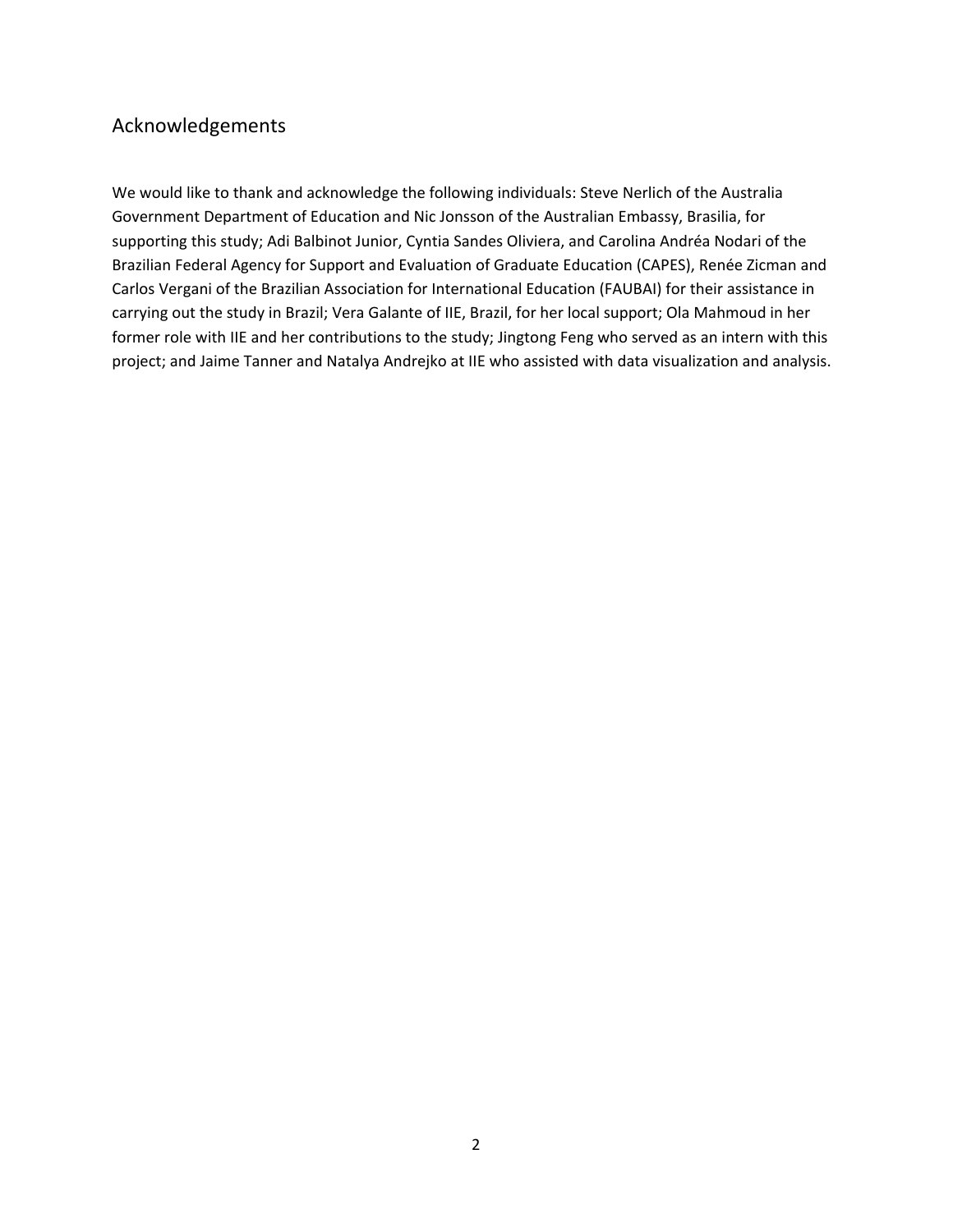# Introduction

With support from the Australian Government, the Institute of International Education (IIE) Center for Academic Mobility Research and Impact carried out this project to expand the capacity of higher education institutions to gather and report mobility data. The project is part of the larger *Project Atlas®* initiative which is managed by IIE and supported by the Bureau of Educational and Cultural Affairs at the U.S. Department of State. The Australian Government's Department of Education and Training is the Australian partner entity within the *Project Atlas* network and an expert agency in student mobility data collection.

Specifically, the current project aims to develop resources and tools that can be used by institutions and national‐level agencies to build or improve their higher education and international mobility data collection processes. The ultimate goal of this knowledge sharing project is to foster a global community of countries that collect timely, comprehensive and universal institutional and national‐level data on student mobility flows.

IIE and the Department of Education and Training, Australia identified Brazil as a country to partner with and pilot test one of the online surveys to assist higher education institutions and relevant organizations in collecting student mobility data for Brazil. Brazil was chosen as a country partner for this project particularly due to its rising key role as a player in the field of international education. Brazil's extensive work in recent years to internationalize its higher education include its significant investments in projects that support student mobility such as the Brazil Scientific Mobility Program, which sent Brazilians abroad for a part of their studies.

The Brazilian Federal Agency for Support and Evaluation of Graduate Education (CAPES), a foundation that plays a fundamental role in the expansion and consolidation of graduate courses in Brazil*,* and the Brazilian Association for International Education (FAUBAI), an organization dedicated to improving the management of international exchange and cooperation, distributed the survey to 485 institutions of higher education. The survey gathered quantitative data and measured and assessed a set of indicators of internationalization. The respondents comprised 158 public and private institutions from across Brazil.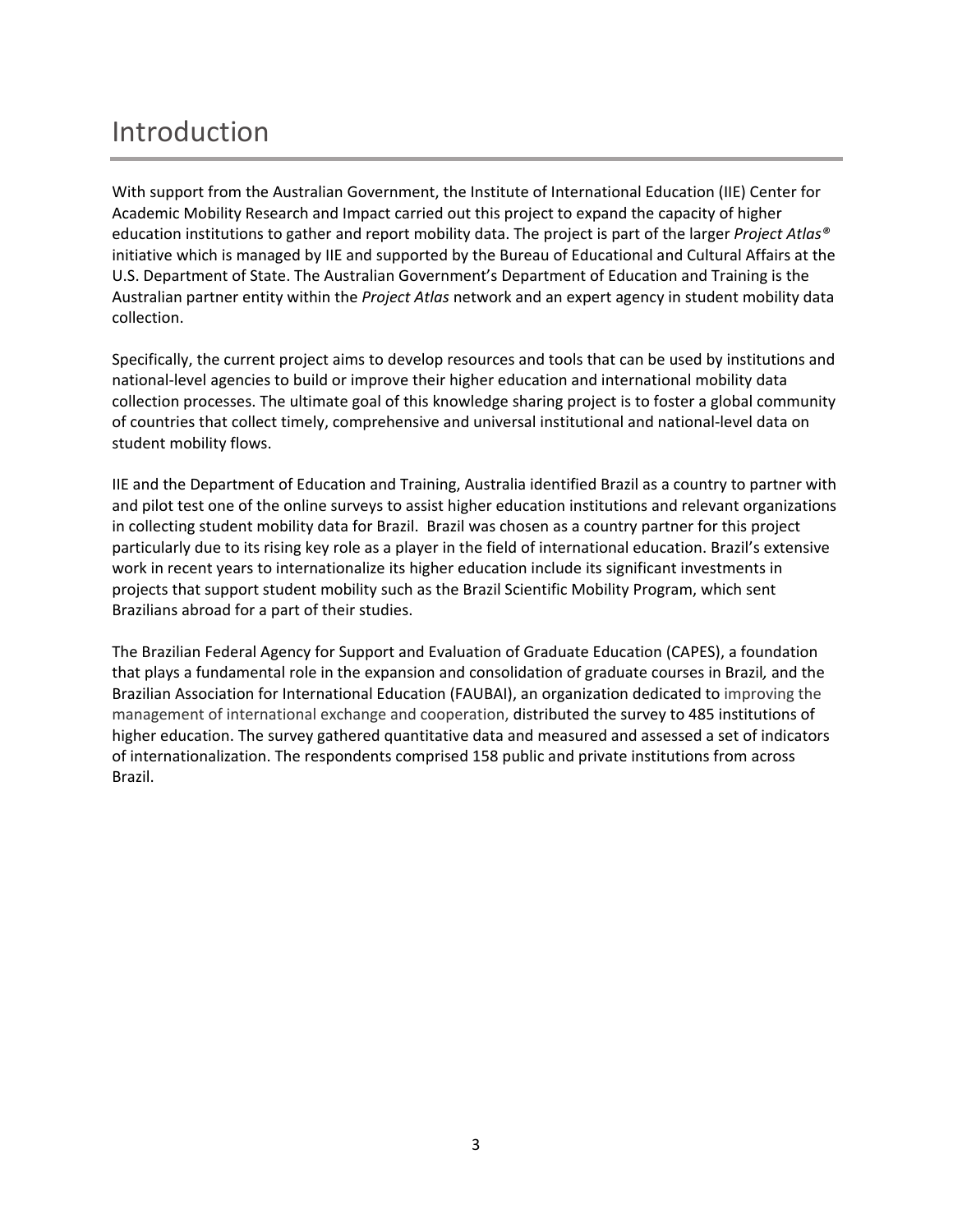# Key Findings

Brazil is home to the largest system of higher education in Latin America with 2,368 institutions (87 percent are private) and over 7.8 million students enrolled in higher education across the country.<sup>1</sup> Growth at the tertiary level is expected to continue at a rapid pace, making Brazil's higher education system among the largest in the world by 2020 (British Council, 2012). Despite political and economic shifts and uncertainties over the past two years, Brazil has continued to make strides toward further internationalizing its higher education sector. Recently, a program to promote internationalization at the graduate level was announced. Previous initiatives to advance student mobility include the Science Without Borders program, the CAPES – French Committee for the Evaluation of Academic and Scientific Cooperation with Brazil (COFECUB) agreement, Programa de Estudantes‐Convênio de Graduação (PEC‐ G), and Programa de Estudantes‐Convênio de Pós Graduação (PEC‐PG). Across the country's universities, internationalization is visible in the provision of programs and courses taught in English, virtual learning, and initiatives to support inbound and outbound student flows. However, while global engagement is increasing in many directions, little is known about the trends, challenges, and opportunities for internationalization that define Brazil's higher education sector. It is within this context that the survey gleaned insight into global mobility in Brazil's higher education sector and illuminated the gaps in institutional data collection processes.

The sections below provide an overview of the key findings:

## Outbound Domestic Students

**Low outbound mobility:** The findings of this survey reveal that 0.6 percent of Brazilian students study abroad. The Brazilian demand for an international education is, however, relatively low when compared with the outbound mobility ratios of other Latin American countries: Ecuador (2 percent), Columbia (1.2 percent), Chile (0.8 percent), and Mexico (0.8 percent). <sup>2</sup> In Brazil, a combination of factors may limit outbound mobility. Language poses a barrier for Brazilian students who would prefer to study in the USA or Europe but have not met English language requirements. At the undergraduate level, Brazilians may be less likely to study abroad due to the good quality of higher education in the South and Southeast as well as "generally strong cultural ties to their local setting" (European Commission, 2012).

**Greatest outbound student flow is at the undergraduate level in STEM fields:** Seventy‐seven percent of the students undertaking an education abroad do so at the undergraduate level. Outbound mobility was concentrated in science, technology, engineering, and math (STEM): Engineering (29 percent); Life Sciences, Earth, Space, Chemistry, Physics, and Mathematics (10 percent); and biological sciences (7

<sup>&</sup>lt;sup>1</sup> Instituto Nacional de Edstudos e Pesuisas Educacionais Anisio Teixeira, Higher Education Statistics. For more information, visit: http://portal.inep.gov.br/web/guest/inicio.

<sup>2</sup> For more information, visit: http://uis.unesco.org/en/uis‐student‐flow.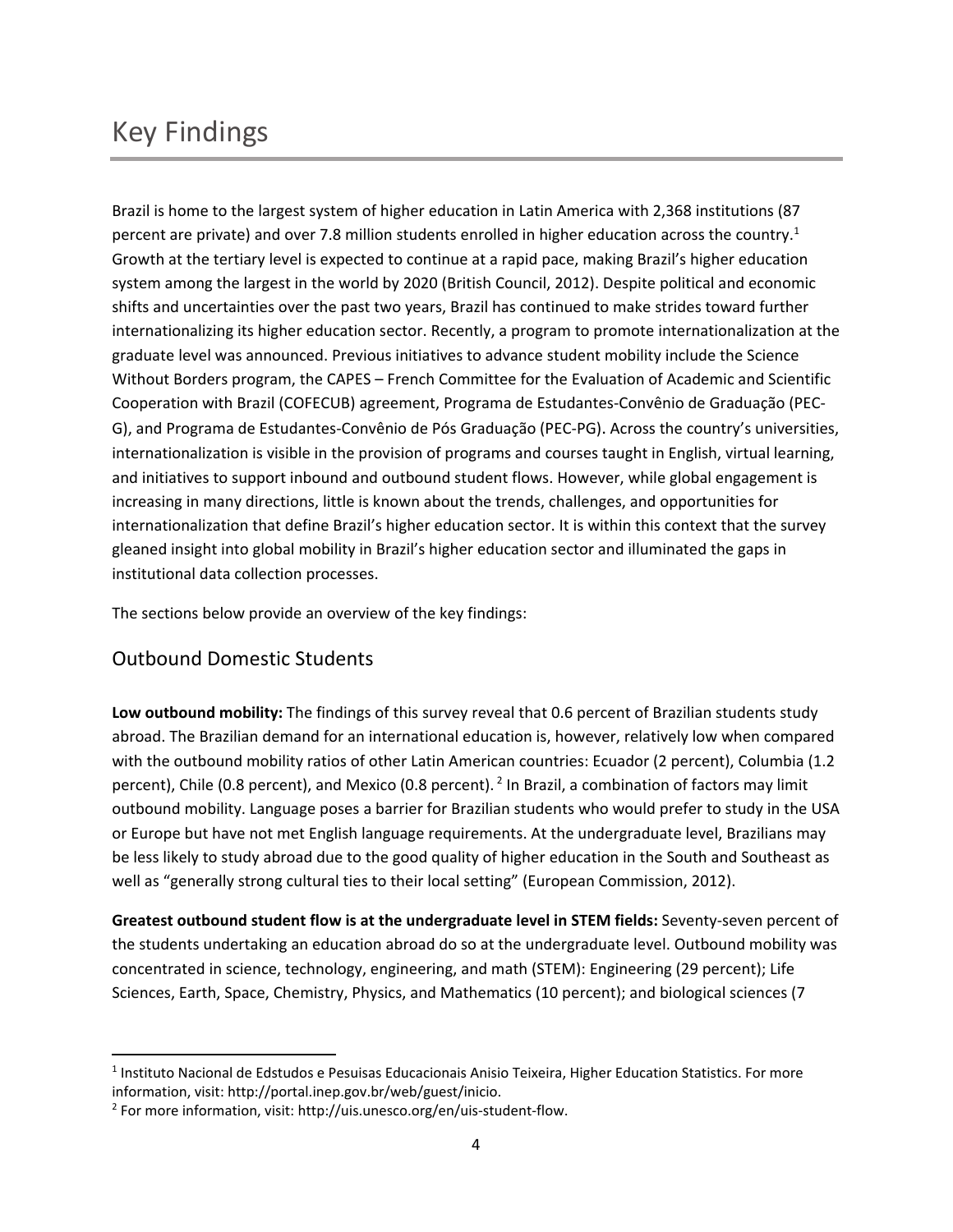percent). This finding illustrates, in part, the support of the Brazil Scientific Mobility program (2011‐ 2016), which granted 100,000 scholarships for outbound Brazilians in STEM fields.

**The USA and Portugal are top destinations for Brazilian students who study abroad:** Of the 15,492 outbound Brazilian students, the largest group (18 percent) studied at institutions in the USA. This reflects the findings of IIE's *Open Doors*® report which found that Brazil is the eighth leading place of origin for students coming to the United States. During the 2015/16 academic year, 19,370 students from Brazil were studying in the United States (Farrugia & Bhandari, 2016), indicating significant demand for an American education. Portugal is the second most popular destination for Brazilian outbound students. This finding indicates that the opportunity to study abroad and use a common language attracts 13 percent of Brazilian students to Portuguese higher education institutes.

## Inbound International Students

**Metropolitan regions attract international students**: The results of this survey show that 64 percent of the total population of 20,523 international students enrolled in degree and non‐degree programs chose to study in the country's economic and industrial hub, the Southeastern region. Brazil's State University of Campinas is the top university in Latin America, according to a Times Higher Education ranking for the region.<sup>3</sup> Other highly ranked institutions in the Southeast include the University of São Paulo, Federal University of São Paulo, and Federal University of Rio de Janiero. The prestige of the universities in this region may be among the factors that draw international students to the Southeast.

**Greatest inbound flow at the undergraduate level and in the fields of social science and law**: Eighty‐ three percent of the students studying in Brazil are pursuing an undergraduate education, with the majority classified as full‐degree students (74 percent). Across all academic levels, social science subjects and law attract the greatest number of inbound international students (39 percent). While private institutes have traditionally had strong reputations for law education (Bezerra, Niskier & Batourina, 2017), at least domestically, this survey found that international enrolment in law and social sciences was concentrated (36 percent) in federal public institutions.

## Internationalization at Higher Education Institutions

**More international students and partnerships overall at public federal and private not‐for‐profit institutes**: Public federal institutions and private not‐for‐profit institutions attract the largest cohorts, 36 percent and 30 percent (respectively), of the inbound student population of 20,523. Public federal institutions and private non‐profit institutes also entered more formal agreements, 32 percent and 34

<sup>3</sup> For more information, visit: https://www.timeshighereducation.com/world‐university‐rankings/latin‐america‐ university‐rankings‐2017‐results‐out‐now.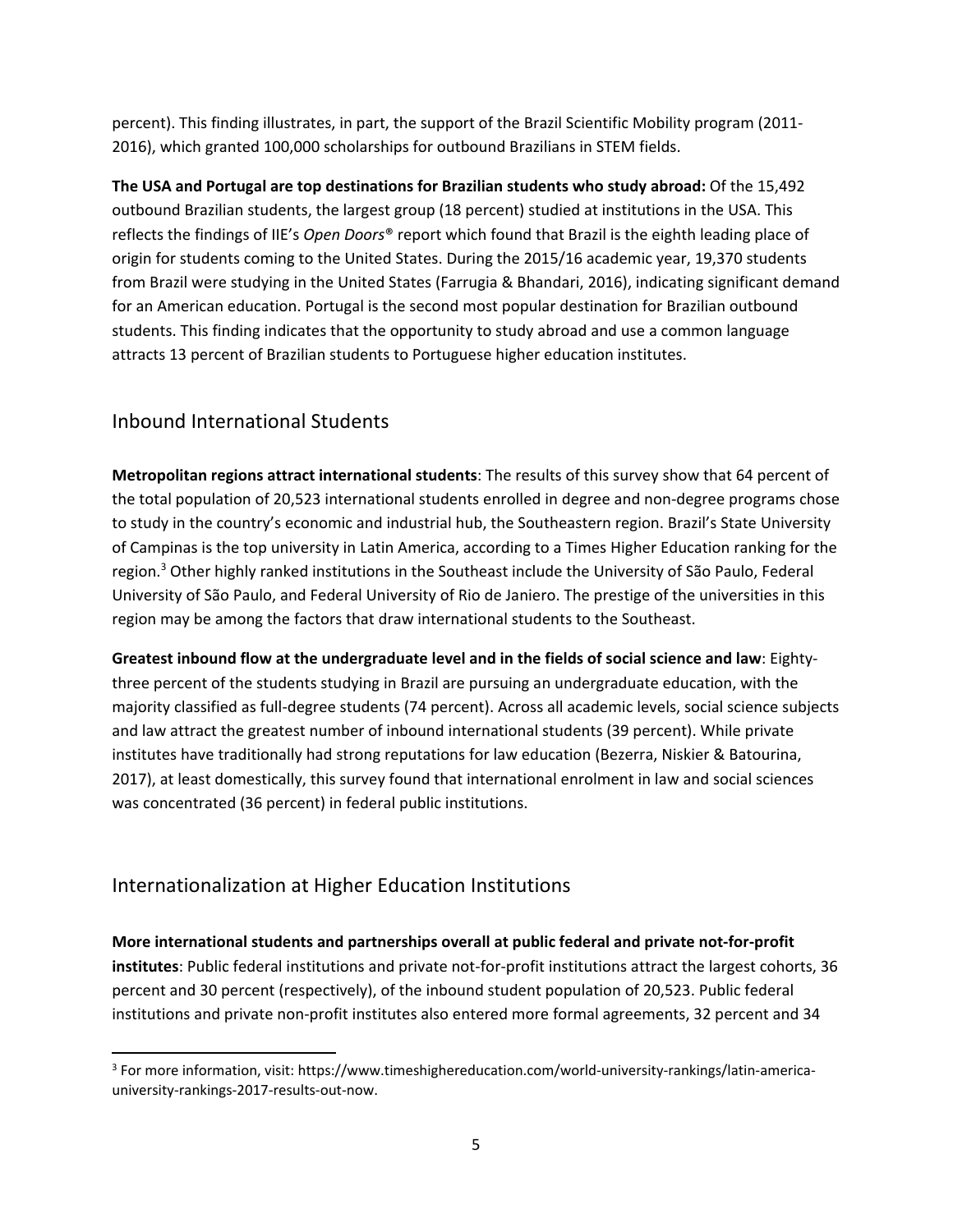percent (respectively) with international counterparts in 2016 than public state, municipal and private for-profit institutes.<sup>4</sup> This suggests that memoranda of understanding (MOU) represent a potentially measurable commitment to international collaboration, at least at the student level, rather than protocol.

**Institutional budgets for internationalization**: The results of this survey indicate that funding for internationalization is scant with nearly half (47 percent) of responding institutions reporting a lack of financial resources for international initiatives. Of the institutions that reported having institutional funding (22 percent), most were unable to report valid data about how budgets are allocated. This appears reflective of a common situation among Latin American universities which promote internationalization in policy and discourse but lack or have inadequate financial resources to support global mobility in practice (Gacel‐Ávila, Jaramillo, Knight & De Wit, 2005).

<sup>&</sup>lt;sup>4</sup> It merits mention that there is a range of public and private university types among the top ranked institutes in Brazil as measured by the Times Higher Education ranking which considers international outlook as a key criterion. For more information, visit: https://www.timeshighereducation.com/news/ranking-methodology-2016.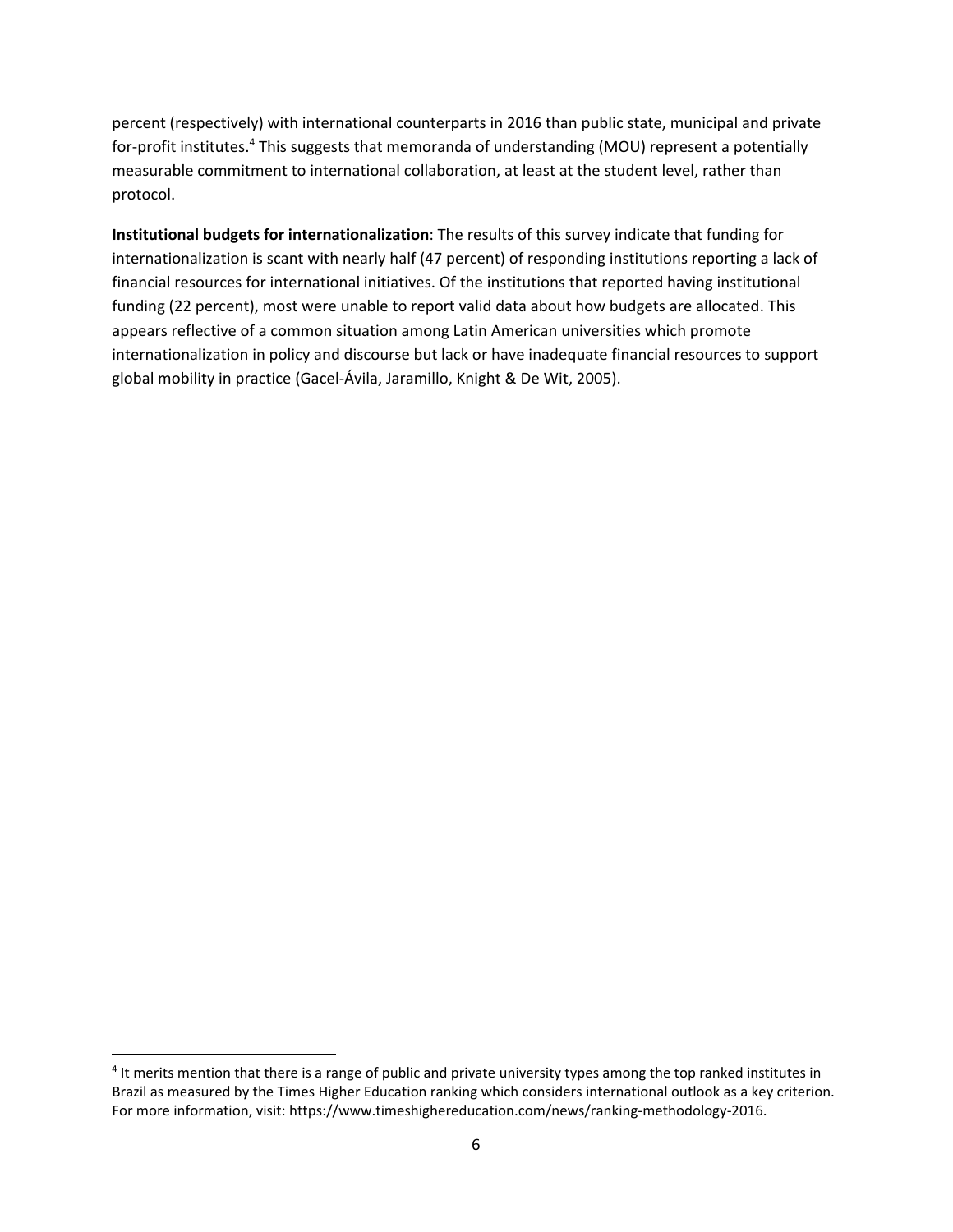# Methodology

The Brazil Mobility Data Project developed a survey tool that can be used by institutions and national‐ level agencies in Brazil to collect comprehensive data on higher education mobility into and out of Brazil. This pilot project intended to test the survey tool and capture a snapshot of internationalization at higher education institutions in Brazil during the 2016 academic year (January/February – December 2016) as of June 9, 2017.

The Brazilian Federal Agency for Support and Evaluation of Graduate Education (CAPES) and the Brazilian Association for International Education (FAUBAI) distributed the survey to 485 institutions of higher education. Survey respondents were asked to provide institutional information and data on the following: inbound international students; outbound Brazilian students; and internationalization at their institutions. Indicators of internationalization comprise language policy, international online learning, funding, and partnerships between Brazilian and international institutions of higher education.

The survey gathered 158 responses from public and private institutions of higher education. The public institutions include federal, state, and municipal institutions. The private institutions include community or philanthropic, referred to in this study as not‐for‐profit, and private for‐profit institutes. The types of institutions represented in this survey are: universities; university centers; faculty (college), integrated faculty or school of higher education; and federal institutes of education, science, and technology (IFETs) and CEFETs. It is important to emphasize that there were discrepancies in the reported data and some institutions were unable to provide valid responses to all survey queries. The findings presented below should therefore be interpreted with caution.

## Respondent Profile

The 158 institutions that provided responses on student mobility and internationalization reflect a broad range of institutional types and locations in Brazil. Public universities accounted for 47 percent of responding institutions, with 32 percent federal, 13 percent state, and 2 percent municipal. Private institutions accounted for 53 percent of survey respondents, with 31 percent being non‐ profit and 21 percent being for‐profit institutes. Responding institutions were distributed around Brazil, with a higher concentration in the Southeast: Southeast (51 percent), South (23 percent), Northeast (14 percent), Central-West (9 percent), North (4 percent).<sup>5</sup>



*Figure 1. Number of Higher Education Institutions by Geographic Region* 

<sup>&</sup>lt;sup>5</sup> For statistics and information about higher education institutes in Brazil, please visit: http://portal.inep.gov.br/web/guest/inicio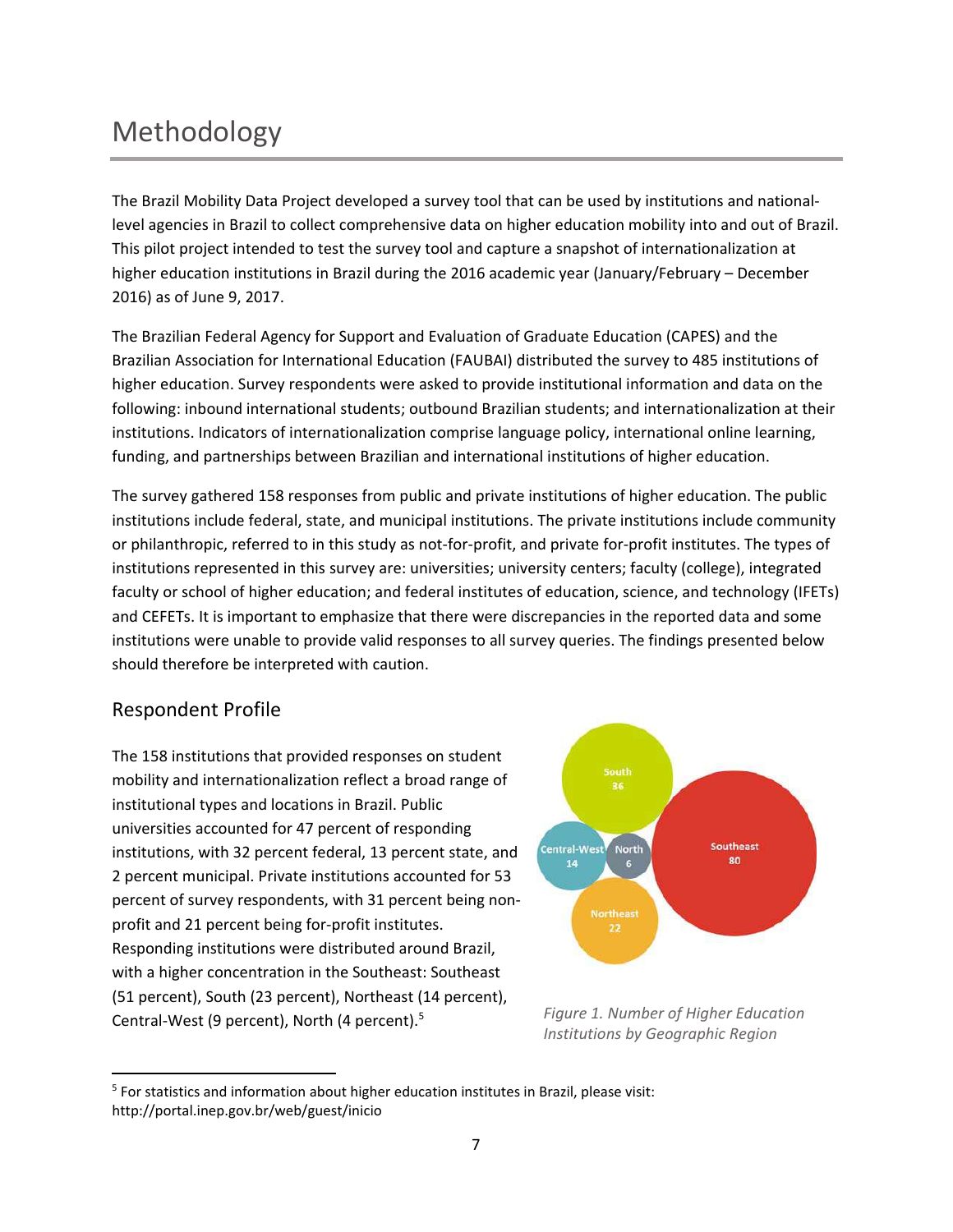# Higher Education Mobility in Brazil

This section of the report provides an overview and analysis of institutions' responses to the survey. The findings are divided into three main sections: (1) the flow of higher education students into and out of Brazil, and (2) institutional indicators of internationalization across Brazilian higher education institutions. It is important to note that the respondent pool varies throughout the sections below due to fluctuations in response rates and some institutions' inability to report comprehensive information.

## The Flow of Higher Education Students into and Out of Brazil

#### Inbound International Students

This section describes the characteristics of the pool of international students enrolled in short‐term or exchange programs at higher education institutions in Brazil (see Table A‐1 for academic level information). An *International Student* is defined as an individual who has physically crossed international borders into Brazil for the main purpose of pursuing a non‐degree (short‐term or exchange mobility) or full‐degree education at an accredited higher education institution. The individual holds a temporary student visa for any length of time and is not a citizen, immigrant, or permanent resident of Brazil.



*Figure 2. International Students by Academic Level* 

International students account for 0.8 percent of the responding intuitions total enrollment of 2,700,943. The cohort includes 47 percent female, 45 percent male, and 8 percent unspecified students. Sixty-four percent of inbound students attend institutions in the Southeast, 19 percent in the South, 12 percent in the Central‐West, 4 percent in the Northeast, and 0.5 percent in the North. The top ten countries of origin of the international student body are: Columbia (10 percent), Peru (4 percent),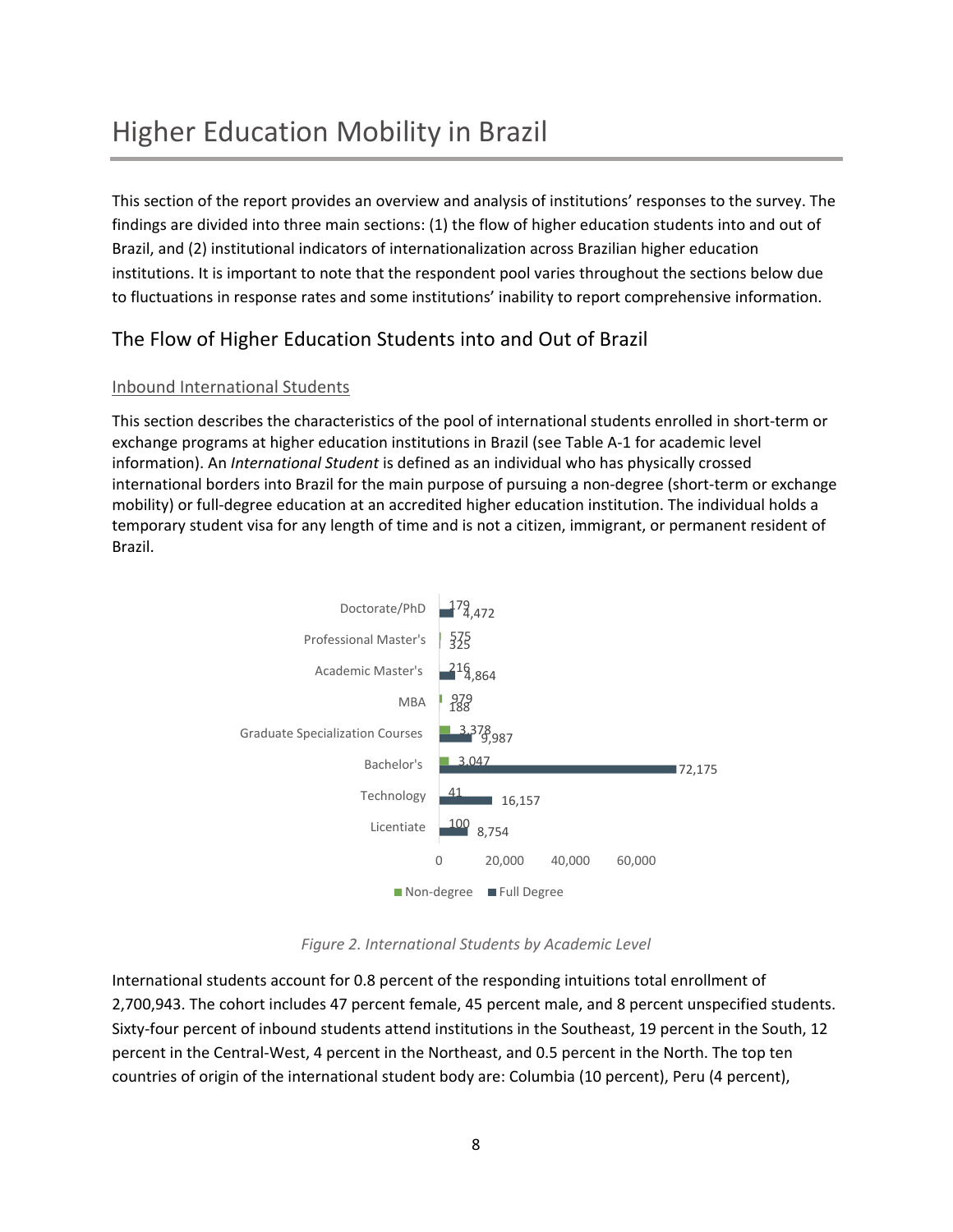Argentina (3 percent), Angola (3 percent), Mexico (3 percent), Germany (2 percent), Spain (2 percent), Portugal (2 percent), Bolivia (2 percent), and Chile (2 percent).

Thirty‐nine percent of the international student population studied social sciences and law, followed by: engineering (18 percent); health sciences (19 percent); humanities (8 percent); agriculture (6 percent); life sciences, earth, space, chemistry, physics, mathematics (4 percent); linguistics, literature, and arts (2 percent); biological sciences (2 percent); and multidisciplinary (1 percent).

#### Outbound Domestic Students

This section describes outbound domestic students enrolled in short‐term programs at institutions abroad (see Table A‐1 for academic level information). This population is comprised of Brazilian national or resident students studying abroad and enrolled at a home institution in Brazil.



*Figure 3. Outbound Brazilian Students by Academic Level* 

During the 2016 academic year, 0.6 percent of domestic students at the responding institutions studied abroad. In terms of gender, 37 percent are female and 36 percent are male. Outbound students were based at home institutions around Brazil: Southeast (60 percent), South (31 percent), Central‐West (4 percent, and North (0.3 percent). The top ten destinations for outbound students are: United States (18 percent), Portugal (13 percent), France (9 percent), Spain (8 percent), Germany (5 percent), Australia (4 percent), Italy (3 percent), Canada (3 percent), United Kingdom (2 percent), and Argentina (1 percent).

Twenty‐nine percent of the outbound student population studied engineering, followed by: social sciences and law (26 percent); life sciences, earth, space, chemistry, physics, mathematics (10 percent); health sciences (10 percent); humanities (8 percent); biological sciences (7 percent); agriculture (4 percent); linguistics, literature, and arts (3 percent); and multidisciplinary (3 percent).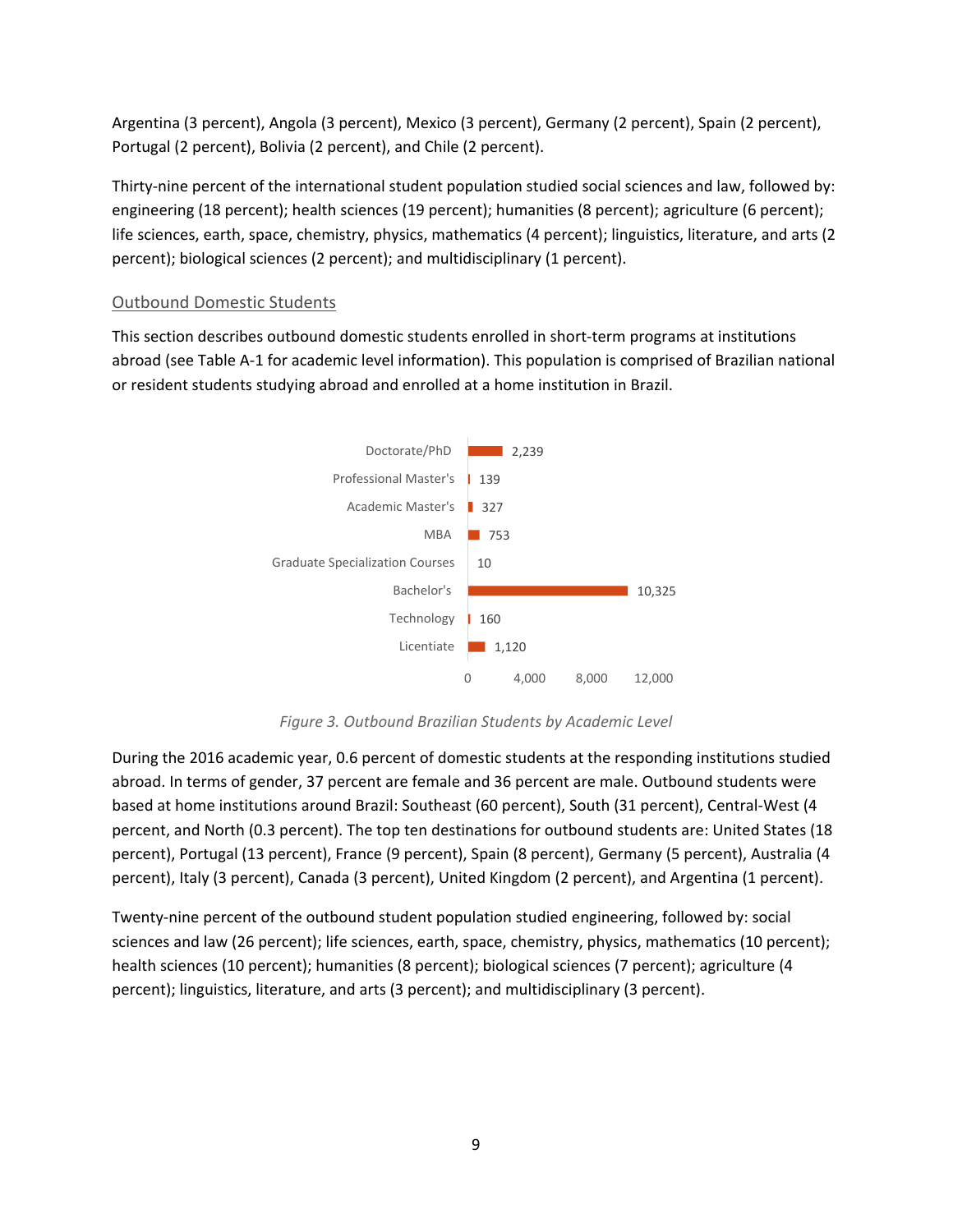#### Student Mobility in Public and Private Institutions



*Figure 4. Inbound and Outbound Populations by Public and Private University Types* 

Public federal institutions enroll 52 percent of the Brazil's outbound student population, followed by private not-for-profit institutes (30 percent), public state (14 percent), private for-profit institutes (4 percent), and lastly public municipal (1 percent). Public federal institutions enroll 36 percent of the inbound international student population, followed by public state (26 percent), private not-for-profit (19 percent), private for‐profit (19 percent), and public municipal (0 percent). The globally mobile population is made up of 0.6 percent outbound domestic and 0.8 percent inbound international students.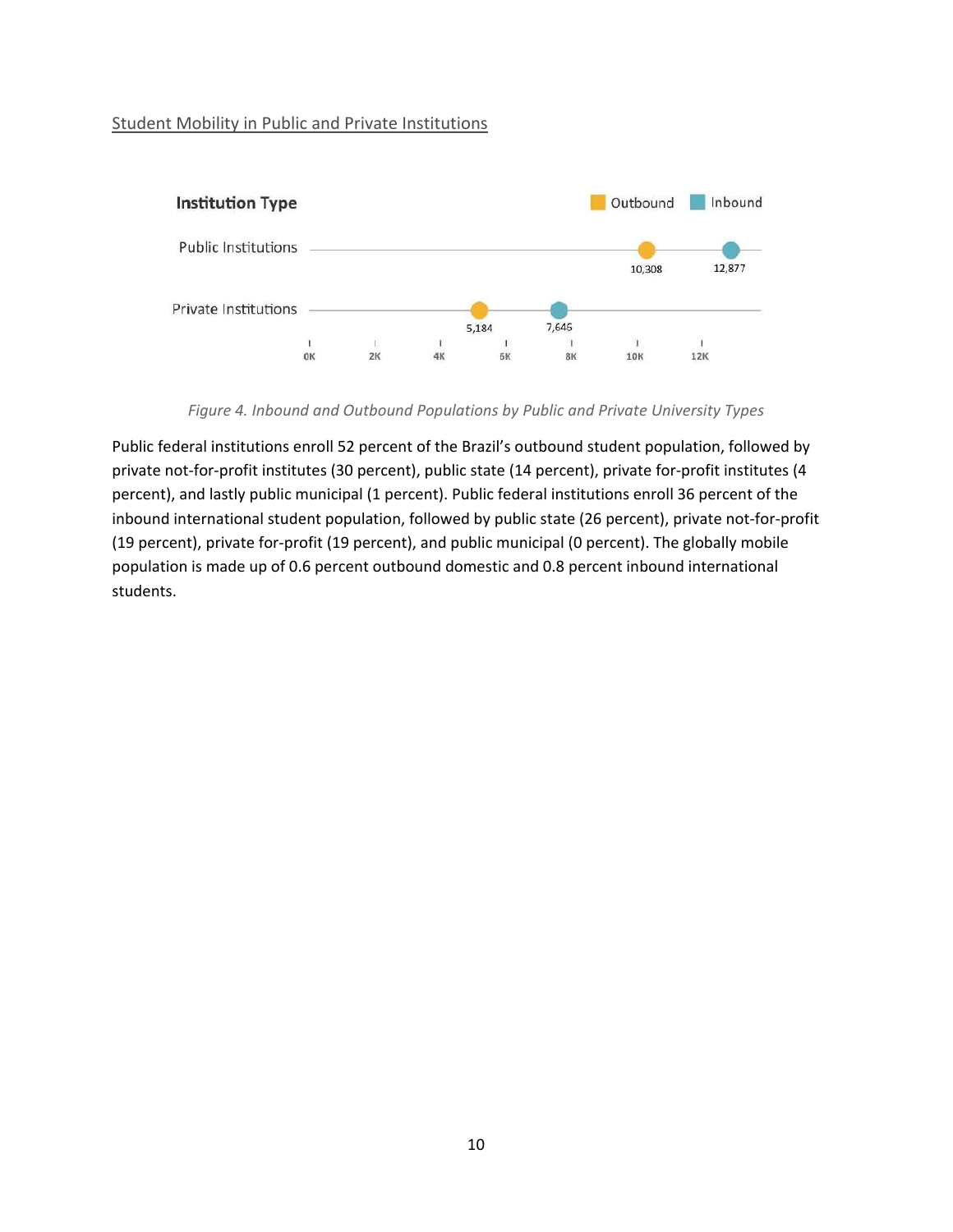## Institutional Indicators of Internationalization Across Brazilian Higher Education Institutions

#### Funding for Internationalization and Allocation of Financial Resources

Of the 158 institutions that participated in the survey, 35 have designated funding for internationalization (22 percent), 74 do not have funding (46 percent), and 49 (31 percent) of respondents do not have information on their institutions budget for internationalization. The amounts of funding for internationalization ranged from 20,000 – 4,813,617 Brazilian Reals (BRL) (6,300 – 1,500,000 USD). The 35 institutions that have budgets allocated their funding to: student mobility, faculty mobility, international meetings and events, international office operations, and other expenses.



#### Language Policy, English‐medium Instruction, Virtual Learning, and Dual Degrees

#### *Figure 5. Internationalization Strategy by Indicators Across Institution Types*

Sixty-four percent of respondents reported having language policies in place as part of institutional strategies for internationalization. Public federal (23 percent) and private not‐for‐profit institutions (20 percent) are leaders in the provision of language policies over other institution types: private for‐profit (10 percent), public state (9 percent), and public municipal (1 percent). Similarly, 64 percent of the surveyed institutions offer programs or courses taught in English.<sup>6</sup> Private not-for-profit institutes (22

<sup>&</sup>lt;sup>6</sup> It should be emphasized that the sample gathered by this survey may not represent the total number of programs, courses, and modules offered in English across all HEIs in Brazil. For more information, visit: https://www.britishcouncil.org.br/sites/default/files/guide\_brazilian\_highered\_courses\_inenglish.pdf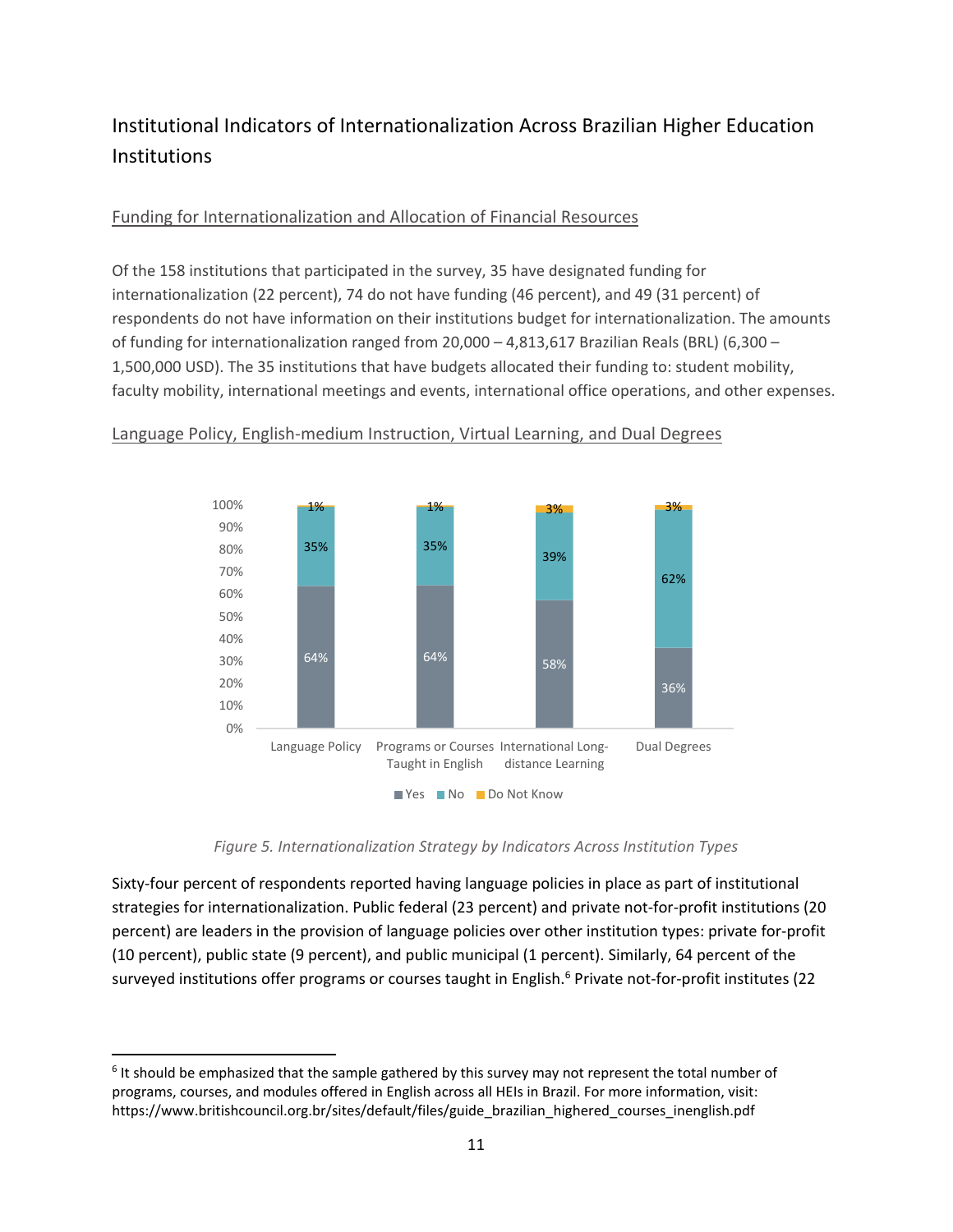percent) and public federal (19 percent) offer more instruction in English than private for‐profit (12 percent), public state (10 percent), and public municipal (1 percent).

Sixty-three percent of surveyed institutions offer dual degree programs. Of the institutions that offer dual degrees, 35 percent of the programs are at both undergraduate and graduate levels, 35 percent are only at the graduate level, and 31 percent are only at the undergraduate level. Private not‐for‐profit institutions (35 percent) and public federal (33 percent) provide more dual degree programs than other institution types: private for-profit (0.1 percent), public state (0.2 percent), and public municipal (0.01 percent).

Fifty-eight percent of surveyed institutions offer international long-distance learning. Of those institutes, private not‐for‐profit (22 percent) and public federal (20 percent) offer more virtual learning opportunities than public state (8 percent), private for‐profit (7 percent), and public municipal (0 percent).



#### Memoranda of Understanding

*Figure 6. Total Number of Agreements and Percentage Active by Institution Type* 

Reflecting the findings outlined above, private not-for-profit and public federal institutes hold more agreements with international higher education entities than public states, private for profit, and public municipal institutions. In terms of the percentage of the agreements that are active, private not-forprofit (76 percent) and public federal (70 percent) private for‐profit (68 percent), public states (56 percent), and public municipal (50 percent).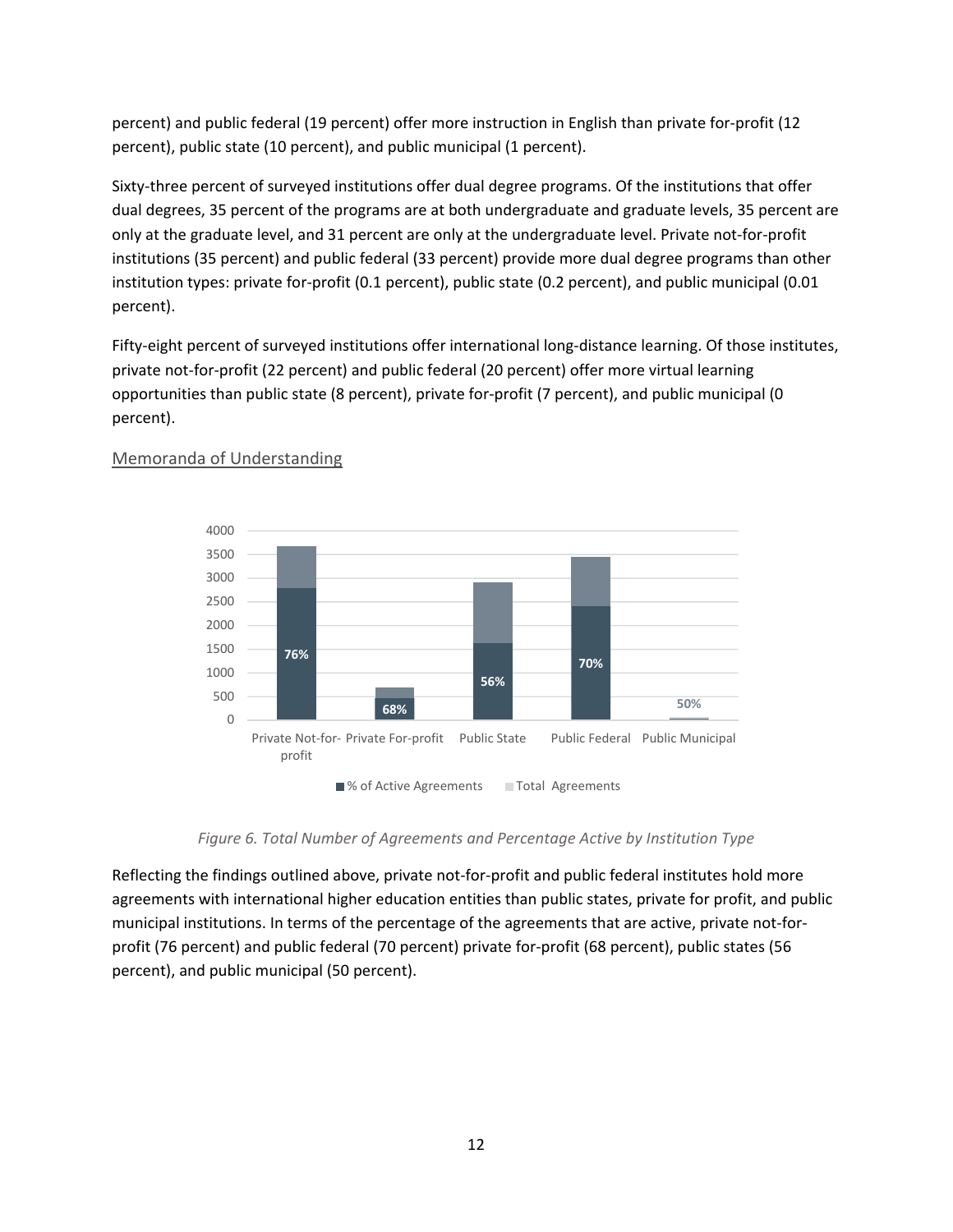## Summary and Recommendations

The foundational understanding of internationalization at higher education institutions in Brazil generated by this survey is important for several reasons. First, it is anticipated that this pilot project will serve as a basis for expanding the capacity of institutions to gather and report mobility data. While 158 institutions participated in the project, some respondents were unable to provide detailed, valid, and consistent data on the indicators measured by this survey – resulting in a somewhat unclear picture of the mobility aspect of internationalization. What came to the fore during analysis is that increasing the ability of institutions and individuals to collect accurate data will allow us to see with greater clarity the nuances of the international dimension of higher education in Brazil. As mobility in Brazil's higher education sector increases, future iterations of this survey disseminated to a wider pool of institutes will enable the collection of concrete data that will help to inform and refine internationalization strategies.

The section below provides a set of recommendations based on analysis of the data:

**Measuring and assessing MOU**: This survey found that all institutions types have agreements with international institutions, with private not-for-profits and public federal universities having both the most partnerships and highest active percentage. Generating robust accounts of the characteristics of active MOU and measuring the extent of institutional involvement in regional and international networks should be a priority of future surveys. Gathering further data on international partnerships would enable a clear understanding of how internationalization in policy is put into practice.

**Understanding outbound mobility of graduate students**: Generating an expanded set of data on the factors that support and limit outbound mobility at the graduate level is important to better understand overall outbound student flows. Twenty‐three percent of outbound students are at the graduate level, with the majority being doctoral students (15 percent) and MBA students (5 percent). This finding indicates that bilateral agreements for student exchange largely focus on the undergraduate level, which accounts for 77 percent of outbound mobility. This situation also suggests that recognition of credits gained abroad may be particularly problematic at the graduate level and a factor inhibiting the outbound flow of graduate students.

**Examining the factors that attract international students to Brazil's HEIs**: While institutions are offering English‐medium instruction, virtual learning, language policies, and dual degree options as core components of internationalization strategies, not enough is known about the student populations that enroll in Brazilian institutions because of these initiatives. This survey did find that the largest inbound cohorts hail from Spanish and Portuguese speaking countries, suggesting a strong linguistic pull factor. However, future iterations of this survey should query the factors that draw students to Brazil to assess and measure the effectiveness of internationalization strategies.

**Indicators of internationalization**: Future iterations of this survey might query a greater range of indicators. For example, the mobility of faculty and short term or visiting researchers, and outbound Brazilians undertaking full degrees abroad, are populations that were not covered by the current data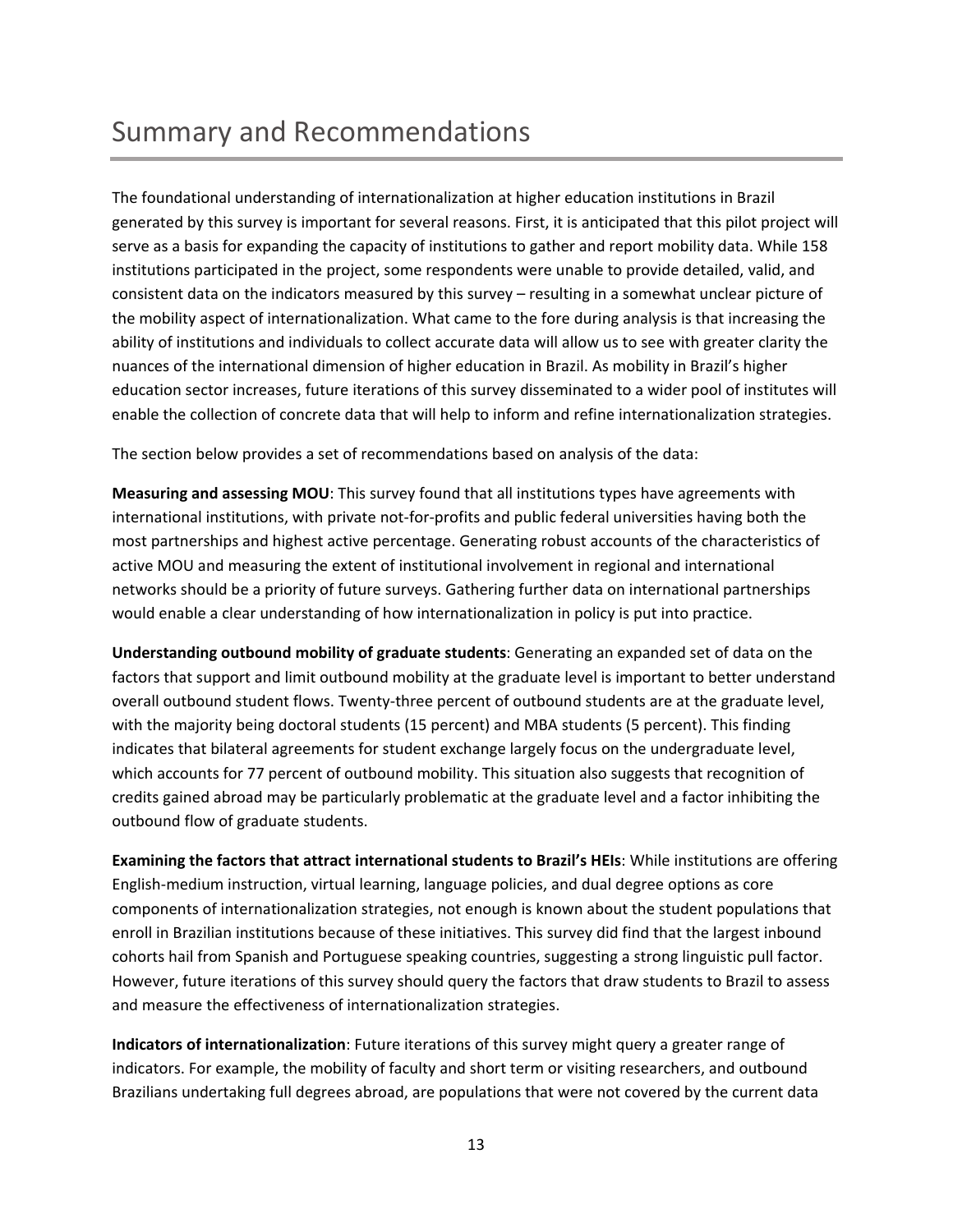collection. Developing a process for counting the number of academics undertaking short term teaching and research abroad as well as students pursuing full degrees outside of Brazil would contribute to a more complete picture of academic mobility.

**Collecting and reporting on financial data**: Capturing accurate accounts of how much and where funding for internationalization is directed is important to create a comprehensive understanding of how institutions are supporting international mobility. This data is also useful for institutional-level and national‐level decision making. Forty‐seven percent of respondents reported an absence of financial resources for internationalization and 31 percent of respondents did not know if funding existed at their institution. In addition, of the 35 institutions that reported having budgets for internationalization, 38 percent were unable to provide responses or valid reporting on how their funding is allocated. This situation speaks to the need for capacity building at the institutional level.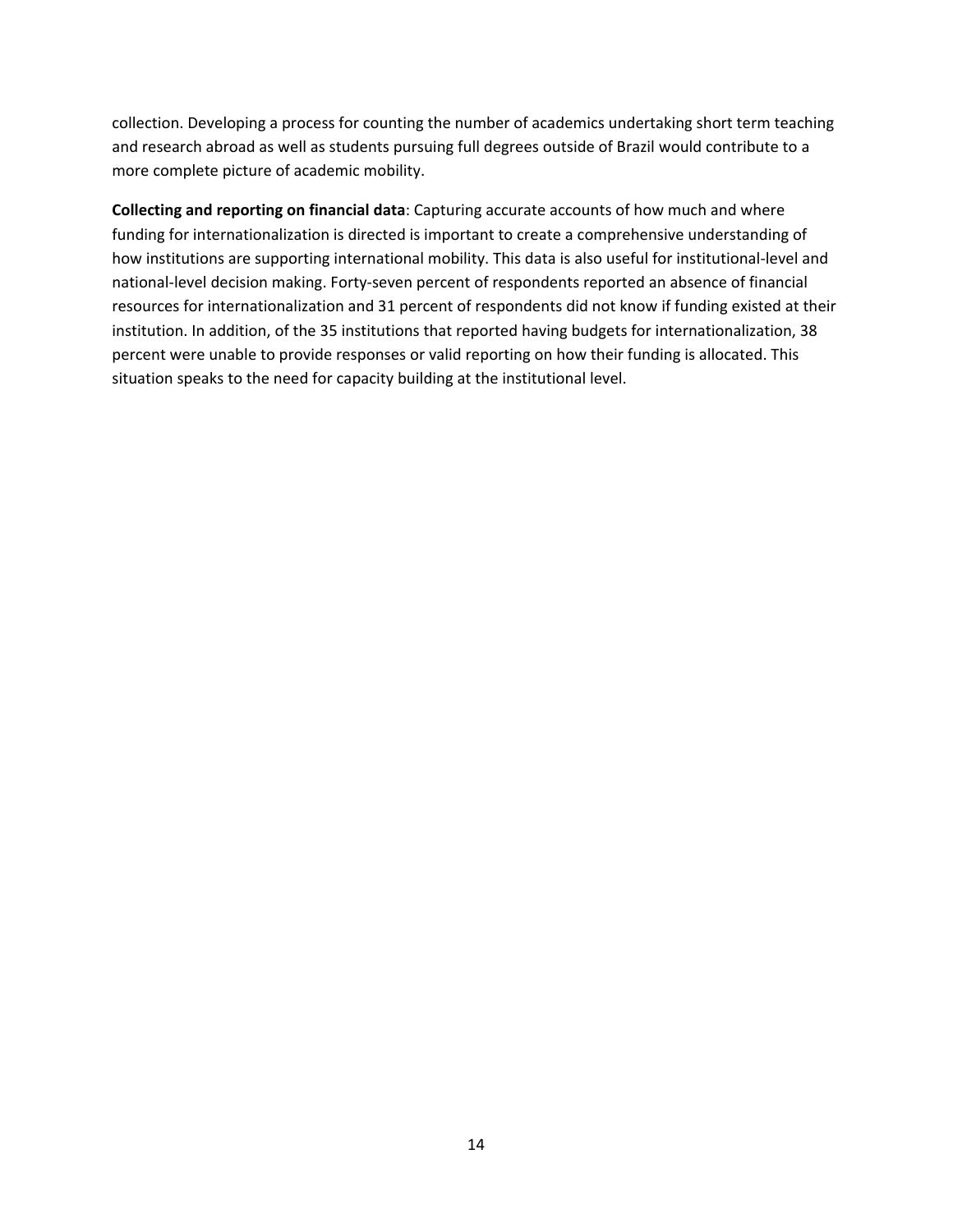## References

Bezerra, J., Niskier, C. & Batourina, L. (2017). *Private Higher Education in Brazil: Fueling Economic Growth*. International Higher Education. Boston: Center for International Higher Education.

British Council and Oxford Economics (2012). The Shape of Things to Come: Higher Education Global Trends and Emerging Opportunities to 2020. Retrieved from: https://www.britishcouncil.org/education/ihe/knowledge‐centre/global‐landscape/report‐shape‐of‐ things‐to‐come‐1.

European Commission (2012). *Analysis of Existing Co‐operation in Terms of Academic Mobility Between the EU and Brazil and Identification of the Main Obstacles to Mobility*. European Commission. Retrieved from: https://www.iie.org/Research-and-Insights/Publications/Shifting-Tides-Understanding-International‐Student‐Yield‐for‐Fall‐2017.

Farrugia, C. & R. Bhandari (2016). Open Doors 2016 Report on International Educational Exchange. New York: Institute of International Education.

Gacel‐Ávila, Jaramillo, Knight & De Wit (2005). The Latin American Way: Trends, Issues, and Directions. In De Wit, Jaramillo, Gacel‐Ávila & Knight (Eds.), *Higher Education in Latin America: The International Dimension* (pp. 341‐367). Washington, DC: The World Bank.